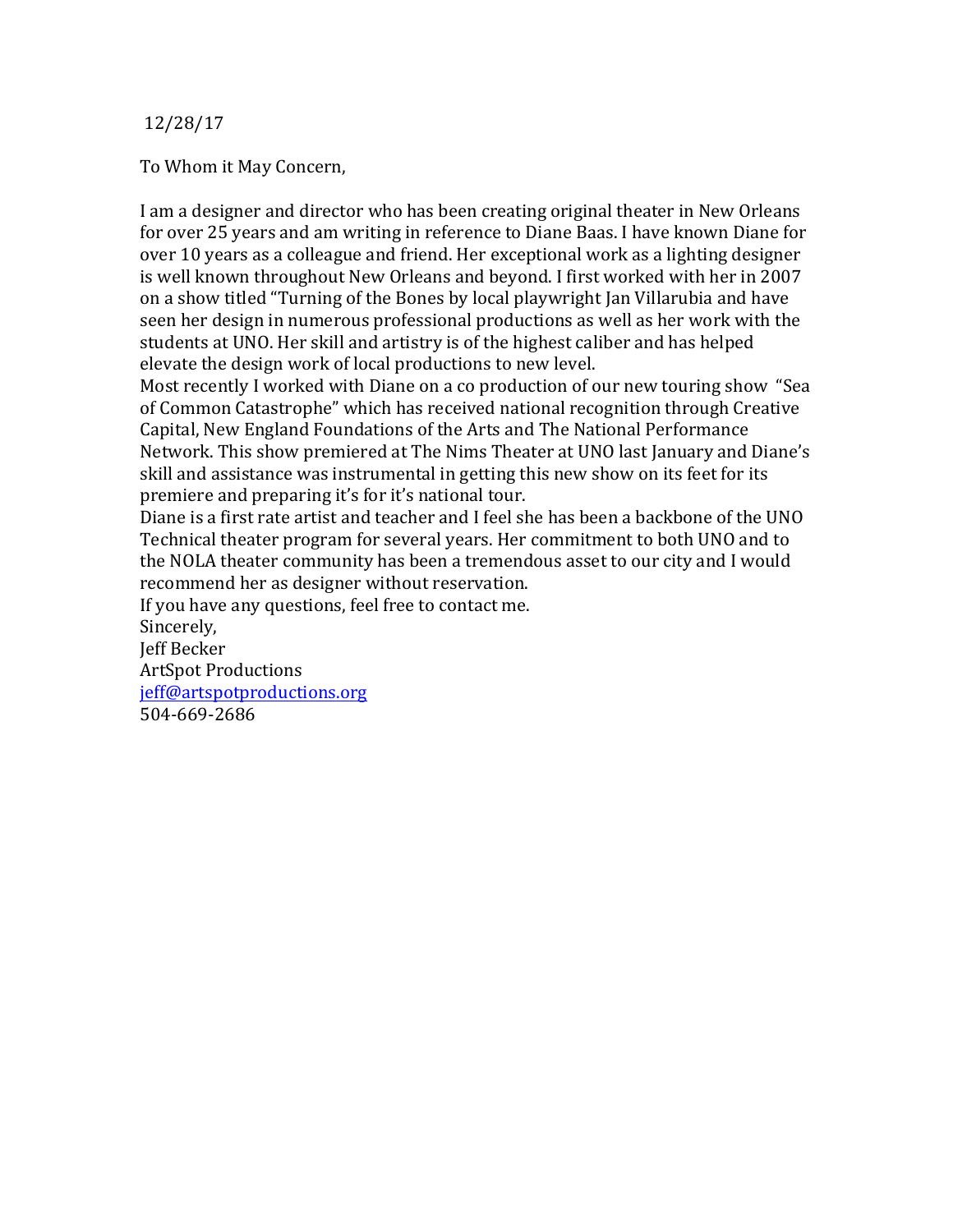To Whom It May Concern: A Letter of Support for: Diane Baas

To whom this may concern,

My name is Trenton Mynatt. I graduated with an MFA in Film Production in May 2016. Regardless of the fact that I was a film student and did not take any theater classes with Diane. I spent a great amount of time communicating and working with her on student films and other departmental projects. I have no reserve in recommending Diane for tenure at the University of New Orleans.

Diane is a respectable, patient, and most importantly is a helpful faculty member to the student body at large. Representing multiple thesis films, over a coarse of several years I have come to Diane for help and she has never failed to assist in any way she can. Often going above and beyond what is necessary. She has assisted with set construction, construction of props, and helping me with lighting design for various student films. We have had several conversations on lighting and she has aided me in rewiring theater instruments for on set usage. She has granted access to tools and equipment that has made the departments annual film festival possible for every year that I was in school.

I only hope that Diane's example will lead others to be the best educational leaders possible, because I know she is one of them. Diane made my experience at UNO better and she has proved she is a pillar of the Department of Film and Theater unifying both sides creatively and productivity. I again recommend Diana Baas for tenure at University of New Orleans and I feel if would be a crime to lose such a great creative influence.

Thank you,

Trenton Mynatt

The Last Bluebird LLC http://trentonmynatt.com trentonmynatt@gmail.com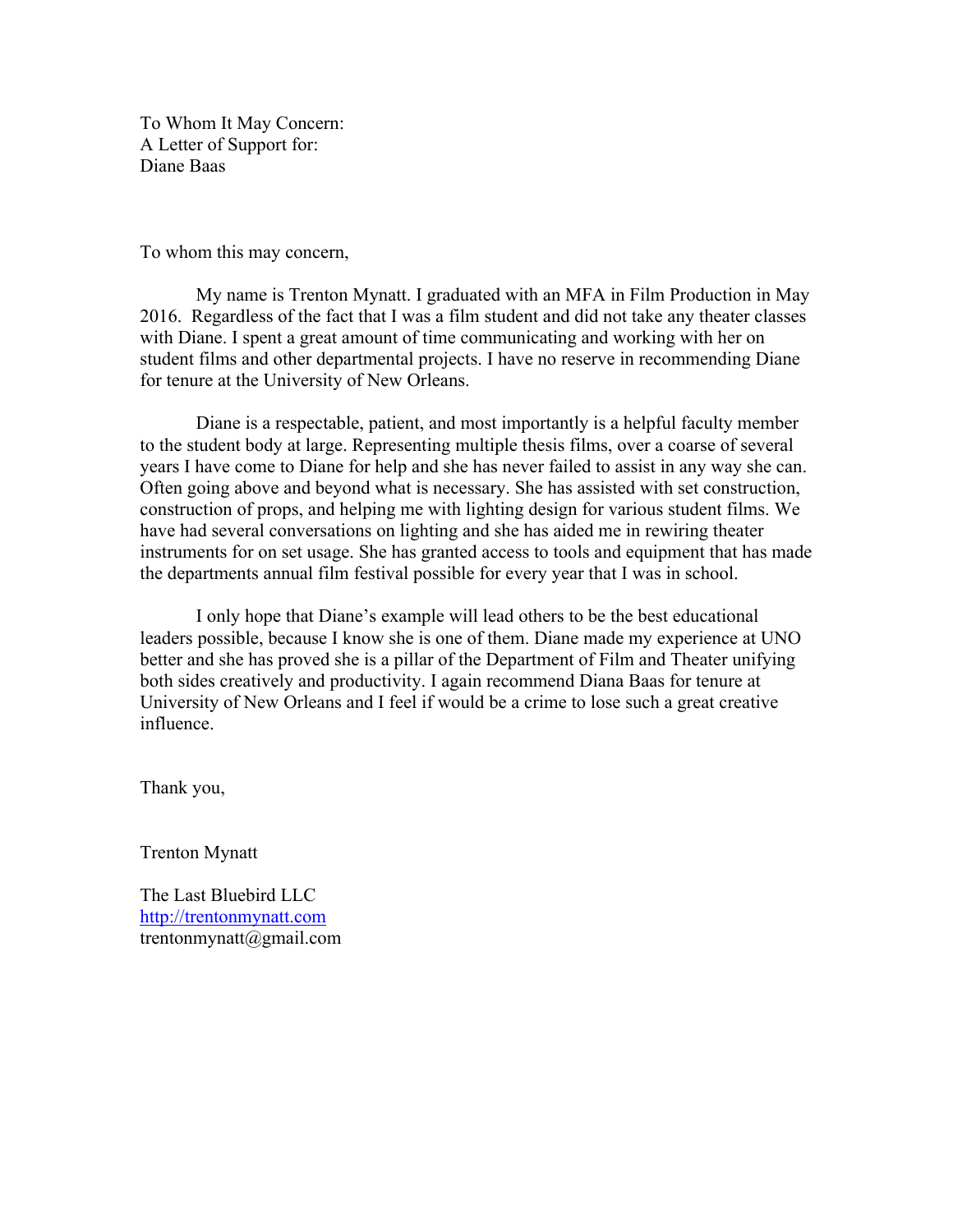

January 4, 2018

Recommendation For: Ms. Diane Baas From: Diane Laizer Carney, MFA, MSW, ADBH

The expertise in Lighting Design of Ms. Baas is an integral part of Ballet Hysell productions. The Company received numerous Big Easy Awards for Classical Dance and my reception of the Lifetime Achievement Award in the Classical Arts.

Ms. Baas has the professional experience which includes the willingness to carefully listen to director's abstract ideas and transplant them in a ballet or modern dance reality.

She is well-liked and respected in the community for her excellent working relationships with stage managers, tech crews, and interns allowing for a calm pleasant atmosphere for productions. She is an excellent teacher for the interns and volunteers who work tech, props, and costumes on these productions.

Ms. Baas's knowledge of styles of historical periods is especially important for the many period ballets and modern dance productions, which are a basis of the Ballet Hysell Company.

I highly recommend Ms. Baas.

Diane L. Carney, MFA, MSW, Artistic Director of Ballet Hysell (504)296-8017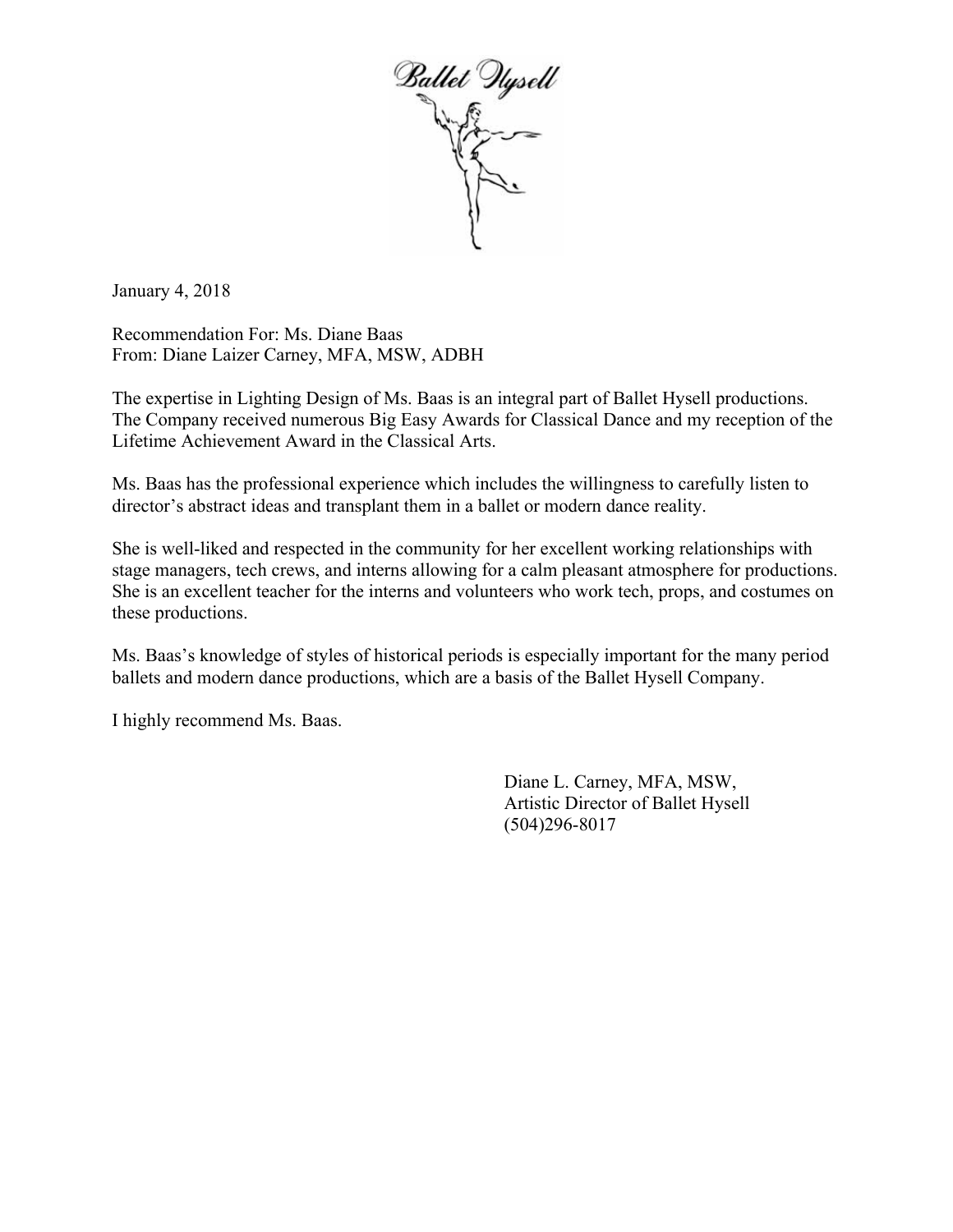## Wednesday, June 7, 2017

## To whom it may concern:

I met Diane Baas two years ago when I transferred to the University of New Orleans for my sophomore year. In the time I have known her, she has proved herself passionate about her lighting design work and willing to help her students learn and grow. When I volunteered for my first ever stage managing position for UNO's production of *Agnes of God* and others told me I was failing, Diane gave me a stage management handbook and was the only one who kindly helped me learn my role, which I appreciated. Instead of being judgmental or disrespectful, she trusted me and made me feel like I could speak to her when I ran into issues, be it with the show or the theatre department in general. She is genuine, humble, down to earth, hardworking, and acts like a real human being with you, qualities I find are sadly lacking in most theatre artists.

In lighting design class, I remember how she would bring us into the dance studio or thrust theater and let us watch her experiment with different gels and gobos on all kinds of lighting instruments: this was the most beneficial part of class for me as a designer. She regaled us with stories of her father working in the theater as she grew up, as well as with stories of her childhood "in the lights"—that is, sitting in the dark with a flashlight and shining it through her homemade gobos. Needless to say, Diane's love of lighting runs deep.

That said, I would describe her work as dramatic but also playful, ranging to include really interesting textured light and shadow, and bright colors flooding her spaces: deep blues, hot pinks, vibrant purples! As a performer I've so enjoyed playing in her design, and as a designer I'm simply floored watching her work. In UNO's production of *Twelfth Night*, which was ultimately a weak show, Diane's lighting design heightened the work to look like a much better show than it actually was. Without being on the nose, she captured the essence of seasons changing, from winter to early summer, and how that played on character affect throughout our show. She is a skilled designer and knows her content well, which is why her resume is extensive *and* impressive. Just last summer she did lighting design for *eight shows*, which is unheard of. This spring also proved fruitful for Diane when she was nominated for New Orleans's Big Easy Theater Awards, for her lighting design on Southern Repertory Theatre's *Colossal* and the University of New Orleans's *The Aliens* (as Best University Production, she was a major part of this nomination). At the Kennedy Center Annual College Theater Festival in San Angelo, Texas, her *Aliens* lighting won her Distinguished Lighting Design in the region of all other colleges and universities in competition with us. And the aforementioned honors are just a few of Diane's many accolades in this business. She has worked with *many* theatre companies, big and small. She strongly believes in her students, women as artists, artistic expression, and ensemble and devised theater, though these are just a handful of her stances as a theater artist.

In closing, I respectfully and humbly ask your consideration of Diane Baas as a tenure recipient at the University of New Orleans. We need more theatre artists like Diane. She makes UNO's theatre department better.

## **Samantha Eroche**

University of New Orleans '17 BA Film & Theatre Arts (Theatre concentration) Northwestern State University MAT Secondary English 6-12 candidate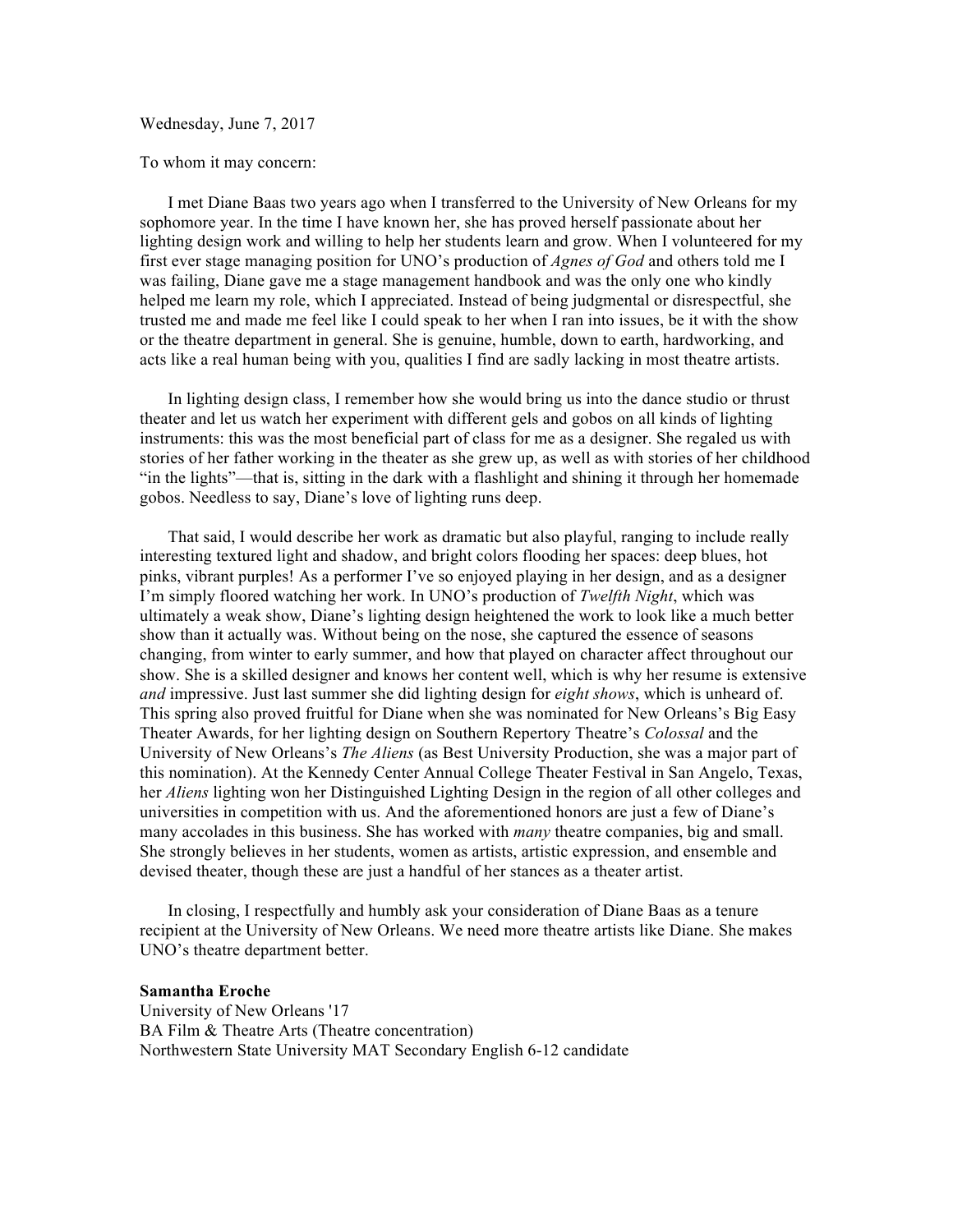

To the University of New Orleans,

I am writing to voice my support, admiration, and gratitude for Professor Diane K. Baas. As a manager, she instills discipline and respect for stagecraft. As a professional, she prolifically contributes to the artistic vitality of her community. As an instructor, she employs empathy to create an environment that fosters creativity, ingenuity, and joy. I am so grateful for the education I received from the University of New Orleans, and no small part of that is due to Professor Bass.

I entered into my assistantship under Professor Baas as a veteran of theatre production. And yet, so often as I listened to Diane talk to me about the vital details that help make theatre possible, I felt like a complete novice. Yet with truly admirable grace she instilled confidence and excitement about the work we were doing. She is an excellent coordinator and earns the respect of the students under her instruction. She encourages humor, attention to detail, and patience, qualities that serve her and those lucky enough to work under her extremely well.

Professor Baas is an artist of the first caliber and her contributions both at the University of New Orleans and with numerous companies throughout the city win accolades. This year alone her work on *The Aliens* garnered national acclaim and her design for *Colossal* was nominated for a Big Easy Award. Her work is respected in the community; her passion and knowledge are unquestionable. She is dedicated to enriching her students' perspectives through instruction and example. She is a credit to the University and a needed addition to the community that surrounds it.

I was fortunate enough to assist Professor Baas in a class and still marvel at how calmly she instructed complete novices in stagecraft. I then marvel further at how quickly they grasped the basics and ultimately how far they journeyed in their own achievement. She engages students to be open and curious and challenges them to strive for accuracy. She brings a deep understanding of both the history and the current practice of her art form to her lessons and provides a welcoming space to the students studying at UNO.

As an employee, I commend Professor Baas's patience and confidence. As a theatre maker in New Orleans I am grateful for her contributions. As a student under her instruction I grew tremendously in my knowledge and application. Professor Baas enables those around her to learn, grow, and accomplish. I am deeply thankful to have learned from her.

Endy Obught

 Andy Vaught Co-Artistic Director Cripple Creek Theatre Co.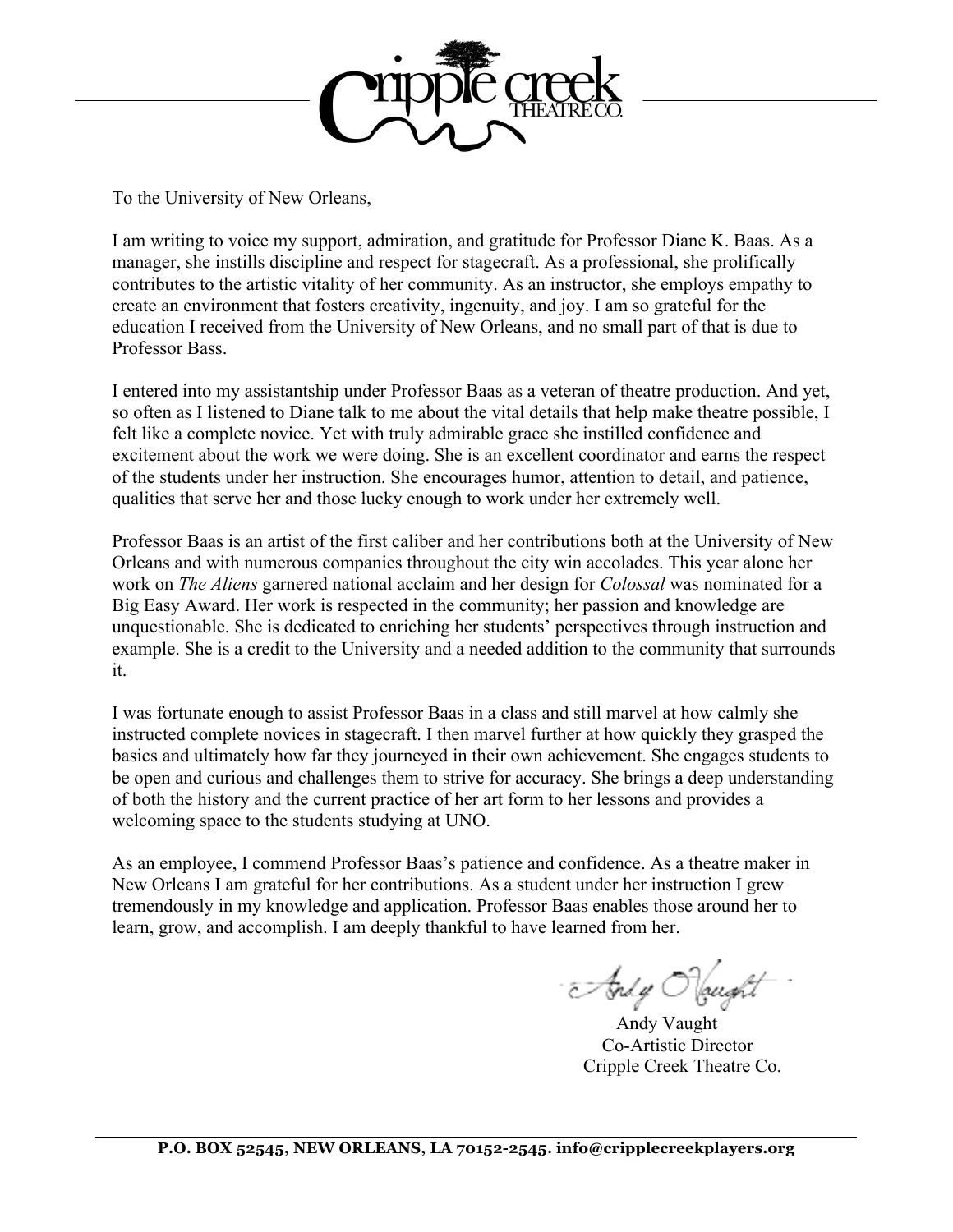I worked closely with Diane Baas during my last three years at UNO and was consistently impressed by her capacity as a teacher and a theatre artist. Her classes were exactly what I had hoped for and expected when I came to college- thought provoking and discussion heavy. We were given the vocabulary and technical knowledge we needed to succeed without ever being spoon-fed the information. She created a very encouraging environment for students to be creative while forming their own opinions and articulating their thoughts, and because of that, I found that I was able to draw more meaningful conclusions about the material. As a result, Diane's classes have stuck with me longer than the curriculum from any lecture-based course. I remember watching students who were initially stymied and frustrated by the idea that there was no "right answer" quickly learn to think more broadly and creatively and express their ideas in extremely striking, memorable projects.

Both in shop hours and when working on a show, I found that she always maintained the fine balance (imperative in educational theatre) between letting students push boundaries and make the kind of theatre that excites them while keeping them safe and the show true to concept. She is generous with her time and knowledge, and I have been (and continue to be) served well by everything she taught me in my time at UNO.

Sincerely, Kit Sternberger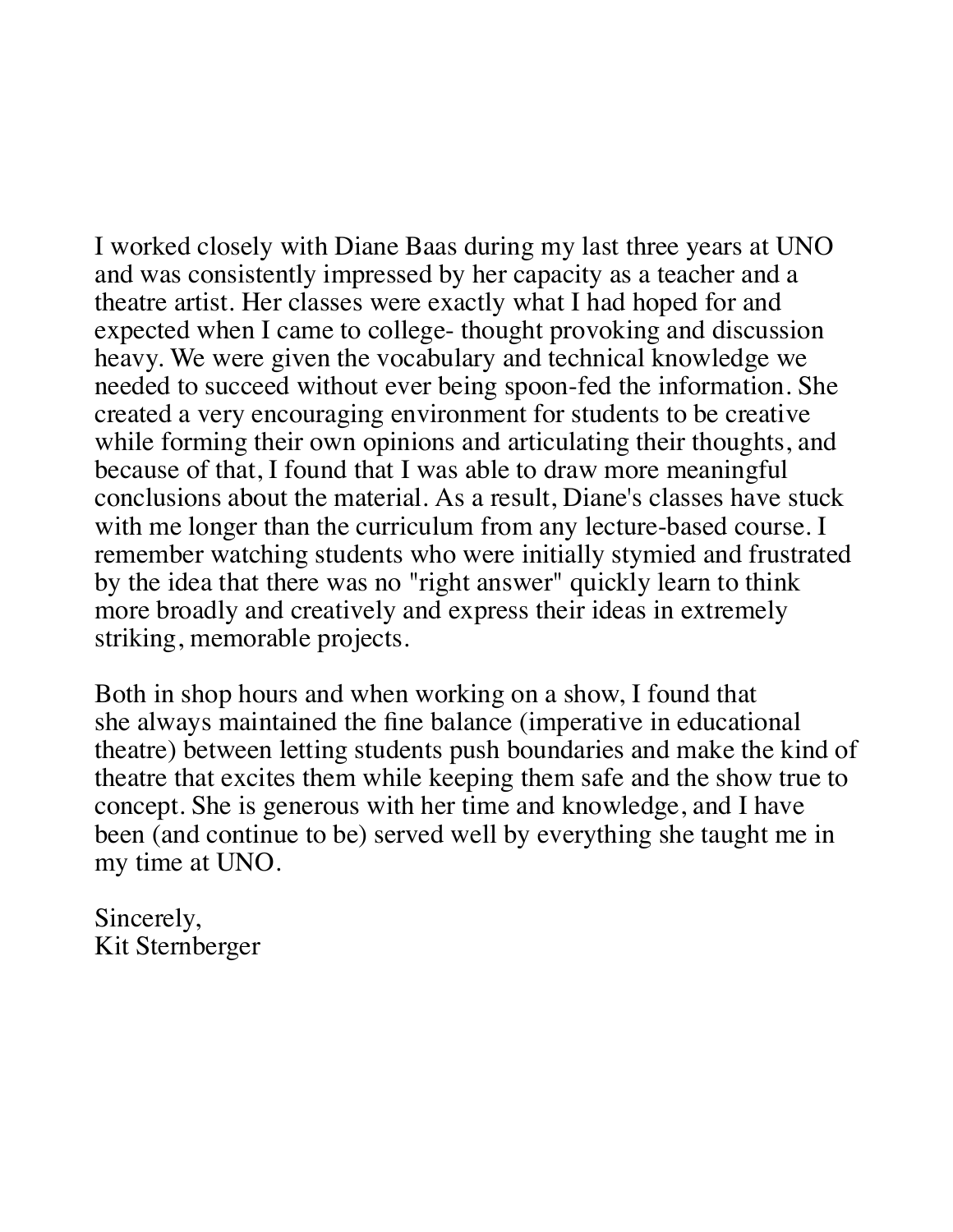Hug. 2017

To Whom It May Concern

I have had the great pleasure of working with<br>Lighting Designer Diane Baas four twies at Summer

For various reasons the administation was rather adverse to letting new designers into the fold. I had seen Diane work tirelessly on the lighting crews and knew she had worked other theatres around town and so I repeatedly requested she be given a chance to design a show. Eventually she was needed to Fill a vacancy on the design team and proved herself with a beaution design and was easy to work with as a colleague.

I am always amaged that the lighting designers, in particular, are able to pull it off in what is basically a stock situation of a full production in ten days when often no one has seen a complete 'run-through', especially Act II, writil the night before the tech rehearsal. Sometunes scenic pieces and drops are not only not finished but not even there and whole numbers are still being choreographed. Yet from this mosaic they're able to tie

it all together, make it coherent and beautiful.

Diane Baas has done that on all of the productions I have had the fun of collaborating With her on. Sincerely Rick Paul p.s. live designed over 90  $847 - 2560978$ shows in new Orleans 1912 central wilmette IL over a period of 41 years.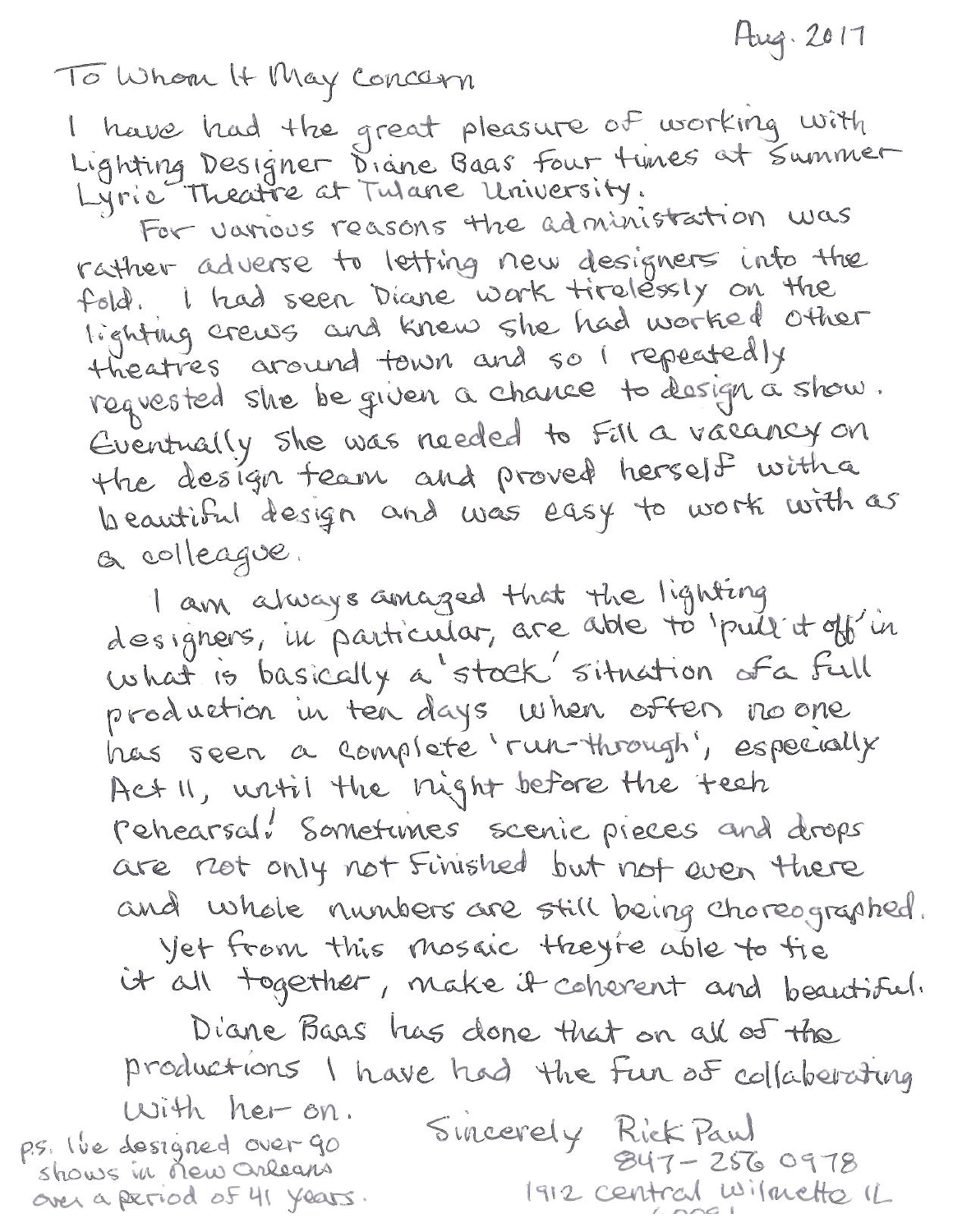## To Whom It May Concern:

As a Graduate Assistant at the University of New Orleans, I've known Diane Bass since August of 2012. Having worked closely with her for three years, I've had the opportunity to observe her conduct as a supervisor in many different aspects of her employment with the University. Although, I'm not certain what her primary responsibilities are as an employee, as a Graduate Assistant in the scene shop, I've witnessed her relentless commitment to the program's success in many ways.

I've seen her develop and implement light plots for every show presented by UNO during my tenure, as well as showcases and other events hosted in UNO's theaters. I've seen her work with shop personnel as a carpenter, doing everything from rearranging and cleaning stage drops to laying floors, in order to ensure set designs were realized by opening night. I have seen her often put aside her work or use her break time to work with students to resolve scheduling issues. When tools and supplies were needed to complete projects, Diane has made purchases with her personal money to ensure we had what we needed to complete our tasks. As a lighting designer, she is tremendously talented and heavily involved, often attending many, if not most of rehearsals to enrich the shows through lighting. She has organized every strike after every show I can recall during my time at the university, often organizing and delegating responsibilities so strikes were ran safely and efficiently.

Although it was obvious that Ms. Baas was given a great deal of responsibilities and tasks, she was often a source of encouragement for us when we felt we could not meet expectations and deadlines presented to us. Anytime there was a question about a project we were engaged in, whether it was confusion about a construction assignment of a question about the location of a tool, Diane either had an answer or she worked with us to find a solution. There was never a time I felt like she hadn't the time to help us reach our common goals in the shop. She was adamant about shop safety and determined to make sure the space was clean. Any time she had a meeting, which was very often, she made sure to make us aware of where she was going, what our assignment was, and what time we could expect her return.

In the Spring of 2015, we were invited to attend the Kennedy Center Theatre Festival in San Angelo, Texas and Diane not only drove her own vehicle, she paid for our hotels and gas for the U-Haul truck with her own money. She continually kept us informed about the schedule of events and any changes that took place.

At a university that is steadily losing funding, faculty, and moral, Diane Baas has been a beacon of light. She is fully committed to the success of the program and its students.

Sincerely,

Samuel Malone (504) 329-5349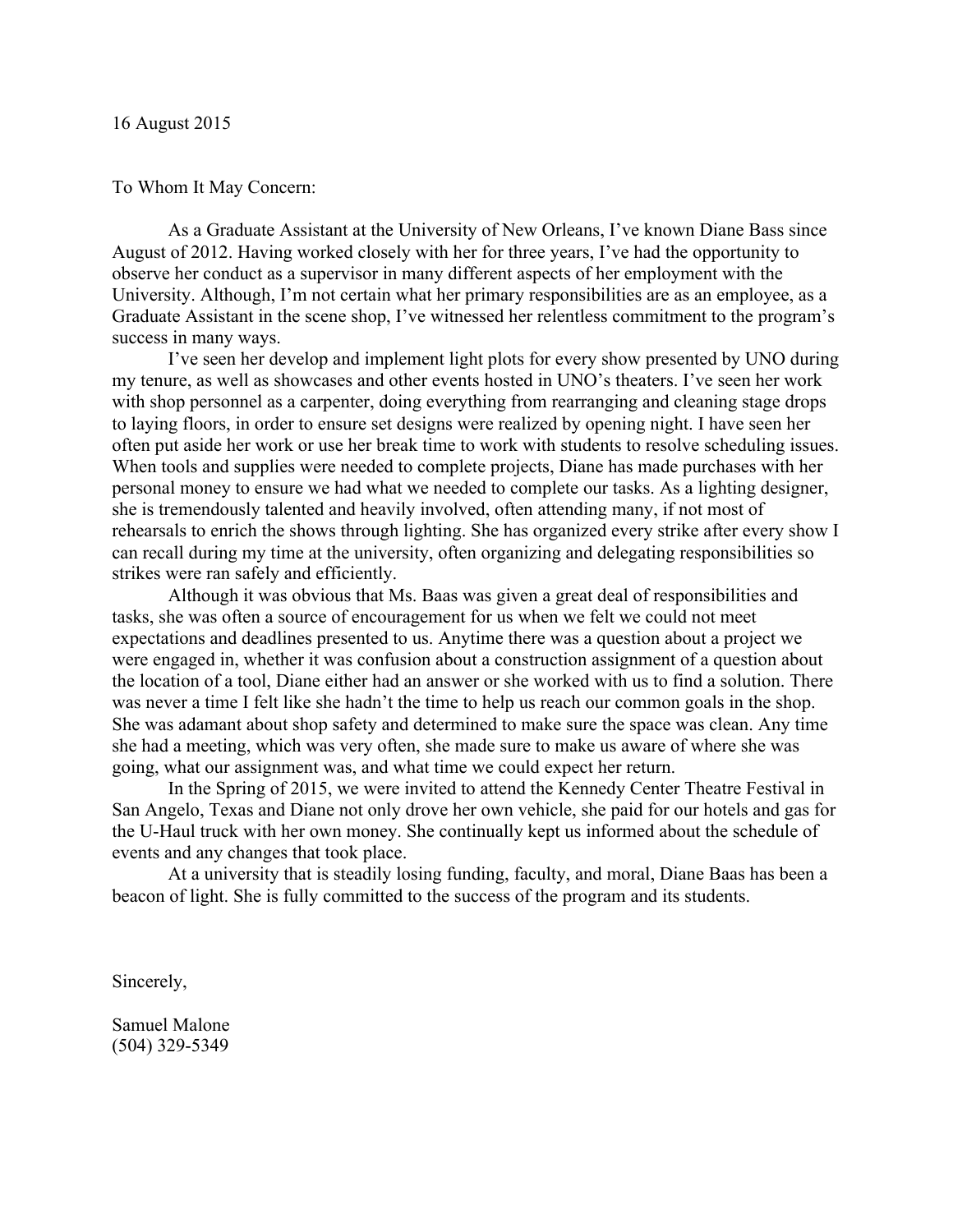To whom it may concern,

I am writing in support of my supervisor, Diane Baas. I have been working with Diane in the UNO Film and Theatre Department scene shop for over two years, and have watched her navigate a large variety of circumstances and issues with grace and diplomacy. When I began my graduate assistantship in the scene shop, I was unskilled and lacked confidence. Because of the patience and abilities of Diane, I am very confident in my knowledge and skill set, and I am now able to instill that confidence in our new graduate assistants.

Diane has a long list of redeeming qualities. She is patient, understanding, knowledgeable, consistent, friendly, professional, intelligent, dedicated, highly skilled, articulate, energetic, savvy, resourceful, and diplomatic. She approaches her job with enthusiasm and a lighthearted optimism. Diane teaches a variety of classes, including Basic Visual Design, Lighting Design (three levels), Development of Style and Form, Theatre Appreciation, Methods and Materials of Stagecraft, Theatre Practicum (four sections), and Production Practicum, and I see her pouring most of her time and energy into her job as an instructor.

However, Diane has a lot of energy. She manages to carry a large class load while coordinating the scene shop and overseeing the usage of performance spaces. Her long list of job titles includes lighting design faculty, technical director, production manager, purchasing procurer, master carpenter, master electrician, shop supervisor, facilities coordinator, lighting designer, sound technician and engineer, and theatrical equipment manager. She is always working on something, and it is always something essential to the life and success of the Film and Theatre Department.

When everyone else has gone home for the day, Diane is likely still working. I have seen her work all hours to ensure that the task at hand is not just completed, but is done with a fine and specific craftsmanship. She will spend the extra hours necessary to ensure that a job is done the right way.

Diane's interactions with students are impressive. She is able to handle tricky situations with firmness and an encouraging spirit. I have seen her specifically working with practicum students in the scene shop, and no matter how many times they ask where a tool is or how to do something, she answers with patience and clarity. It is obvious that she enjoys teaching very much and has a deep love for sharing her craft with others. She goes above and beyond to ensure that each student is given all the necessary tools for success.

While Diane has a long list of admirable qualities, above all, she cares – immensely. If I know nothing else about Diane, I know she cares. She cares for her students in every regard – for their education, their safety, and their success. She cares immensely for the quality of her work and the quality of the work being put forth through UNO Theatre. She cares for her colleagues and goes out of her way to contribute to the betterment of the department. She cares for her craft and puts a great deal of thought into the artistic choices she makes.

I can tell you a lot about Diane. I can talk extensively about her contributions to the Film and Theatre Department as well as to my experience here at UNO, but everything I say can just as